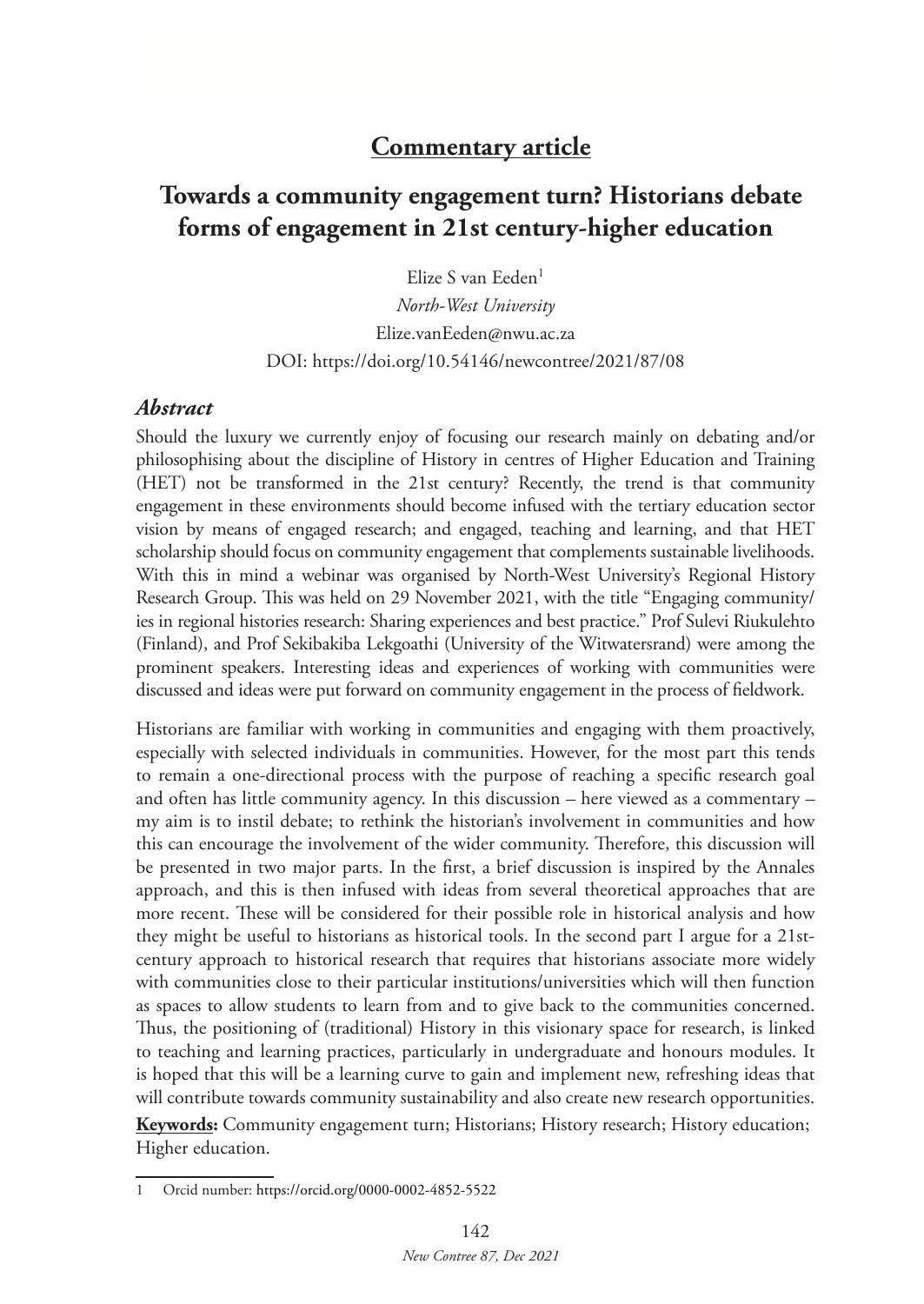## **Community engagement studies and History**

Conducting research with members of a community can be very useful as a form of service learning and also has the potential to serve as a practical outlet in the teaching process.2 It can be agreed on that historians, and researchers in other disciplines, should give serious consideration to engaging with communities as a means of migrating knowledge by teaching and learning. However, recent studies indicate that top - down research efforts, the traditional research approach, are not the ultimate way forward for studying 21st-century communities. The historiography of historical method and research techniques and a range of other possibilities must be revisited and refreshed to arrive at a modern-day approach. In the subsections below it is therefore appropriate to think about re-visiting History method and theory and examining modern research practices, teaching and learning with(in) communities. The work of pioneer Annales historians of the 1920s comes to mind when thinking about proactive research initiatives in the community setting.

## **The Annales historians and engaging with communities**

For the Annales historians "traditional" histories were those dealing mainly with political matters and public institutions. These theorists claim to have redirected their research by resorting instead to quasi methods designed to be more directly involved with local communities or those at the regional level, rather than on countrywide scale. In 1968, Gailanpiu Gonmeih re-visited the Annales method and outlined its original intention of creating what he called "a new reality" in understanding past societies:<sup>3</sup>

Febvre … studied the nature of unbelief. The Annalistes [were] building on their nature of unwritten assumptions that dominate the decisions of social groups, elucidating their attitudes to life, death, and time, their conceptions of the role of children and of the character of childhood, their concept of the family, their assumptions about the interaction of generations, and their thoughts and feelings about work and money. The search was for a structure of "collective mentality"…

To create a "collective mentality" in research the Annales proponents emphasised the village community in multidisciplinary and scholarly collaborative ways. Gonmeih continues:4

<sup>2</sup> ES van Eeden, I Eloff & H Dippenaar (Eds), *Community engagement research in South Africa: Histories, methods, theories, and practice* (Pretoria, Van Schaik, 2022).

<sup>3</sup> G Gonmeih, "Annales Scholl of thought and its contribution", *Agricultural History*, 52(4), 1978, pp. 538-548 (with emphasis on pp. 542-543).

<sup>4</sup> G Gonmeih, "Annales Scholl of thought and its contribution", *Agricultural History*, 52(4), 1978, pp. 542-543; T Stoianovich, *French historical method. The Annales paradigm* (London, Cornell University Press, 1976).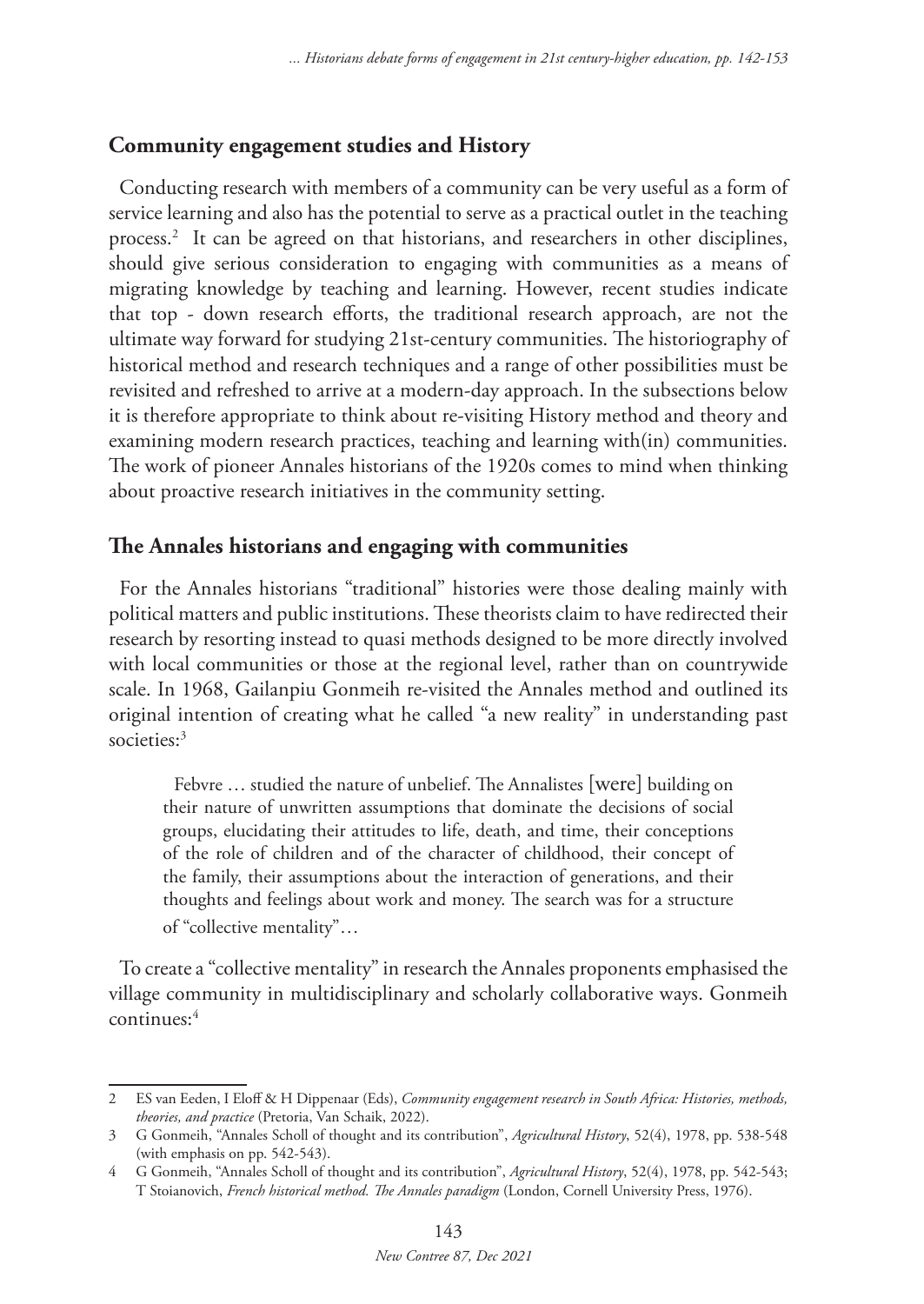In the village all the "structures" that fascinate the Annalistes – spatial, psychological, economic – can be studied. Individual villages provide the sources in parish registers that make possible "family reconstitution" over centuries from baptism, marriage, and death records. Tax rolls throw light on income, land distribution, and regional product.Folklore, passed on through written records or oral testimony, illustrates popular culture and throws light on hidden assumptions, on the mental structure, that governed village society. Linguistics, social anthropology, and a host of other social sciences could be utilized…

The influence of the Annales paradigm on historical thought globally, has without doubt been significant. Since the 1970s, South African historians have also contributed to their own versions of the Annales approach. Yet contributions seemingly remained versions of the "me" (historian) mostly directing the research goal about a community and not the "you" as (community member) knowing from experience, memory, and lifelong wisdom on a particular place, or a community perhaps? The Annales historians might perhaps not have engaged with communities as it's done in 2021, but what they did and how they thought about it, surely was a huge leap in thought about community at the time.

For historians the current HET vision on community engagement might be a challenge, if viewed in scholarly terms, or if thought of in a practical sense. Some academics might well see community engagement as having features of hybridity and can be viewed as government related,<sup>5</sup> which means having a political end. The criticism despite, and which may carry some merit, it should be noted that in 21st-century postcolonial democratic Africa and the wider world a transformed academic paradigm with(in) community is encouraged, and very necessary. This implies thinking about engaging with communities in academic fieldwork rather than merely "utilising" individuals as mainly subjects in research. Understanding and conceptualising this need has been recognised by some scholars who have written at length on sustainable development, and these should not go unnoticed.6 The crucial issue is how to re-position the traditional approach to History, with perhaps some of the more progressive (for its time) ideas of the Annales, and to integrate them into the 21st-century HET visionary space.

In the next section some recent research is shared for the reader to discern whether historians should think about communities differently rather than studying them on a purely academic level.

<sup>5</sup> L Lange, "The public purposes of the university: A historical view, 1995-2010", B Leibowitz, (Ed), *Higher education for the public good: Views from the south* (Stoke on Trent, Sun Press, 2012), p. 53.

<sup>6</sup> I Eloff, "The sustainable development goals and community-based collaboration and research", Elize S van Eeden, Irma Eloff & Hanlie Dippenaar (Eds), *Community engagement research*… , Chapter 26.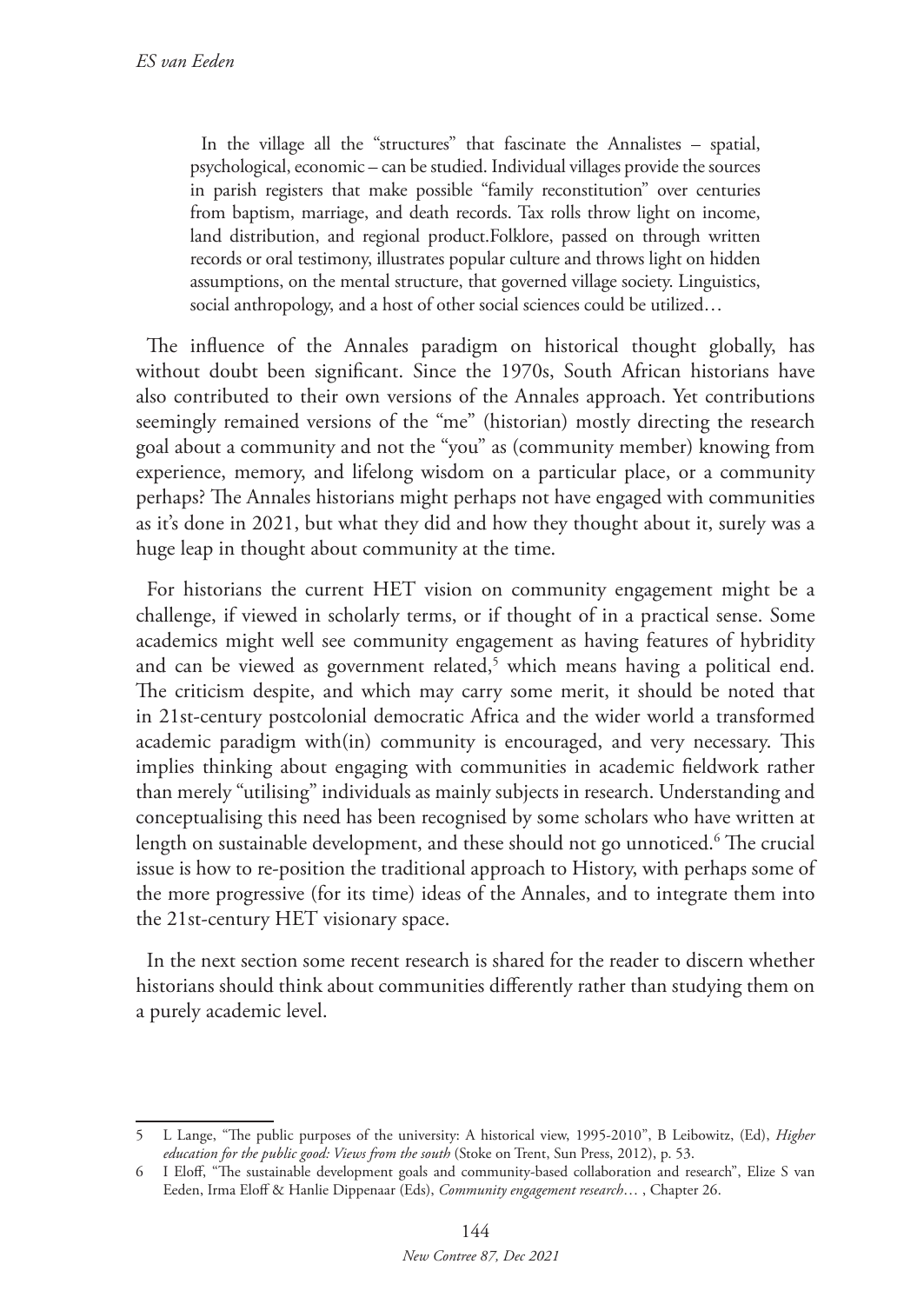#### **Some 20th to 21st-century voices on community engagement and History**

 Participating in research projects and experiencing inclusive community engagement in Africa as part of the mission statements in higher education and training (HET) has a history. Formal scientific theoretical research on community engagement surfaced from about the late 20th century. In South Africa, its visibility in HET is associated with the "White Paper on the Transformation of Higher Education" of 1997,<sup>7</sup> which indicates that studies are required on the "potential of community service in higher education". This resulted in the establishment of many service partnerships across the country, and some collaborative conference discussions on what might be expected from academia.8 Problematic, however, is that some scholarly initiatives at the time were perceived as politically inspired, activistic and radical, rather than scholarly. In assessing the value of these early (for at least two decades) hardcore community engagements, serious researchers felt that caution should be exercised because research done "in" community settings did not necessarily imply input and collaboration "with" community members.9

## *The political-ideological nature of community engagement*

The political undercurrents of understanding community engagement may perhaps be a reason why many HET institutions are cautious in their approach towards communities. For example, in the case of Argentina, compulsory community engagement was introduced in the 20th century, with the Argentinian Ministry of Education as the dominant patron. A solidarity organisation, known as Centro Latinoamericano de Aprendizaje y Servicio Solidario (CLAYSS), was co-founded in 2002 by a historian, Professor Nieves Tapia. CLAYSS was tasked with contributing to "the growth of a fraternal and participative culture in Latin America through the development of educational, social engagement projects". However, the organisation operates in a socialist political framework, and funding for research appears to be made available only if it does so under this philosophical banner.<sup>10</sup>

Some academics may view the historical trends in community engagement undertaken in South Africa since the 1960s as being similar in nature to the example given above. In the 1970s and 1980s, there were some community-based projects which featured political activism, lacked empathy and showed limited evidence of the

Notice 1196 of RSA, Ministry of Education. White Paper No. 3: "A Programme for the Transformation of Higher Education", Pretoria, July 1997.

<sup>8</sup> ES van Eeden, H Dippenaar and I Eloff, "On responses of Higher Education and Training with(in) society through research, teaching and community engagement", *Educational Research for Social Change*, 19(26), 2021.

<sup>8</sup> ES van Eeden, "Mirroring 25 years of community engagement research and practice in South Africa", ES van Eeden, I Eloff & H Dippenaar (Eds), *Community engagement research in South Africa*:…, pp. 14-15.

<sup>10</sup> ES van Eeden, "Mirroring 25 years of community engagement, ES van Eeden, I Eloff & H Dippenaar (Eds), *Community engagement research in South Africa*:…, pp. 9-10.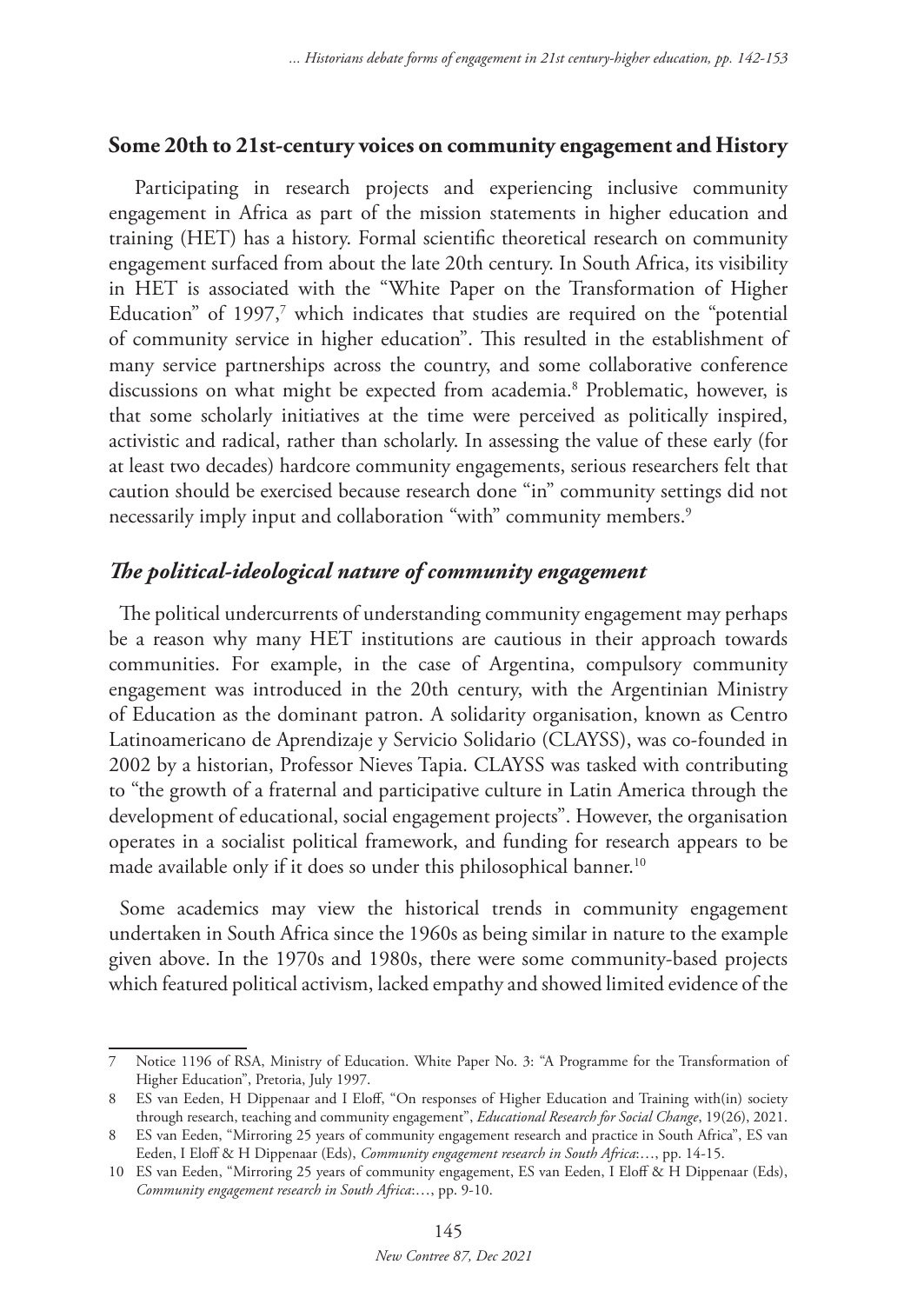necessary scholarly requirements.11 One of the pioneers of community engagement practices in the country, Johan Muller,<sup>12</sup> remembers academia's engagements with community about peoples' education and apartheid that was "savagely opposed. The engagements of especially academics at the University of the Witwatersrand during the politically turbulent mid-1980s are recalled. Muller claims that there was a conscious strategy by academics to rather follow a socio-politically engaged approach than a conceptually and empirically knowledge-based method that HET is known for. However, Muller feels that this pretext was not bearing fruit because of a shortage of qualified people to create vigorous educational knowledge. In his opinion, contextual (historical and theoretical) knowledge was lacking. This view was also expressed by other scholars.<sup>13</sup>

By the 1990s another negative trend became apparent in community engagement. It was a decade of academics and students being more prominent in community under the banner of "in-service to the community", but critically viewed by some as tutors and students receiving more benefits (funding from projects and reaping the rewards) instead of being the "benefit-bringers".14 Thinking about community engagement in a broader disciplinary sense has since rapidly transformed.15 Becoming aware of community and community needs was engendered by research and HET's commitment to an array of projects.<sup>16</sup>

By 2018, demands were "growing for universities to do more in contributing to development drives beyond their immediate sphere of operation". The idea was that within its mission, the university should "foster sustainable development" and that "local voices [should be] assimilated within its knowledge creation", thereby leading to "diffusion, and societal engagement" with the objectives of the particular community concerned. According to Mbah "this has the potential to instigate the university's engagement to address

<sup>11</sup> From a historical point of view discussion is possible on the rise in popularity of social history at the time, although infused with other radical debates. This led to a rise works on local and regional histories and is new field in research. In particular the Wits History workshop and the HSRC division of Regional History fall within the ambit of the most prominent debates. At the time the Wits History Workshop expressed an emotional kind of political activism with limited scholarly direction. This while the HSRC regional history section indulged in finding a scholarly direction structurally but possibly with a limited or selective community vision.

<sup>12</sup> J Muller, "Engagements with engagement", Council on Higher Education and Training (CHET), 2009, pp. 1-13; Council on Higher Education (CHE), "Community engagement in South African higher education", *The Kagisano Series,* 7 (Auckland Park, Jacana Media, 2010), p. 70.

<sup>13</sup> MJ Young, "Discussion suppers as a means for community engagement", *The Journal of Rural Health*, 2006, in CHE, Community engagement…, 2010, p. 3.

<sup>14</sup> CHE, "Community engagement in South African higher education", *The Kagisano Series*, 7, 2010, pp. 72-75.

<sup>15</sup> RW Riley and JA Winston in DL Featherman, M Hall and M Krislov (Eds), *The next 25 years: Affirmative action in higher education in the United States and South Africa* (Michigan, University of Michigan Press, 2010), pp. 277-285.

<sup>16</sup> See several examples of disciplinary and collaborative contributions related to communities in ES van Eeden, I Eloff & H Dippenaar (Eds), *Community engagement research in South Africa*:….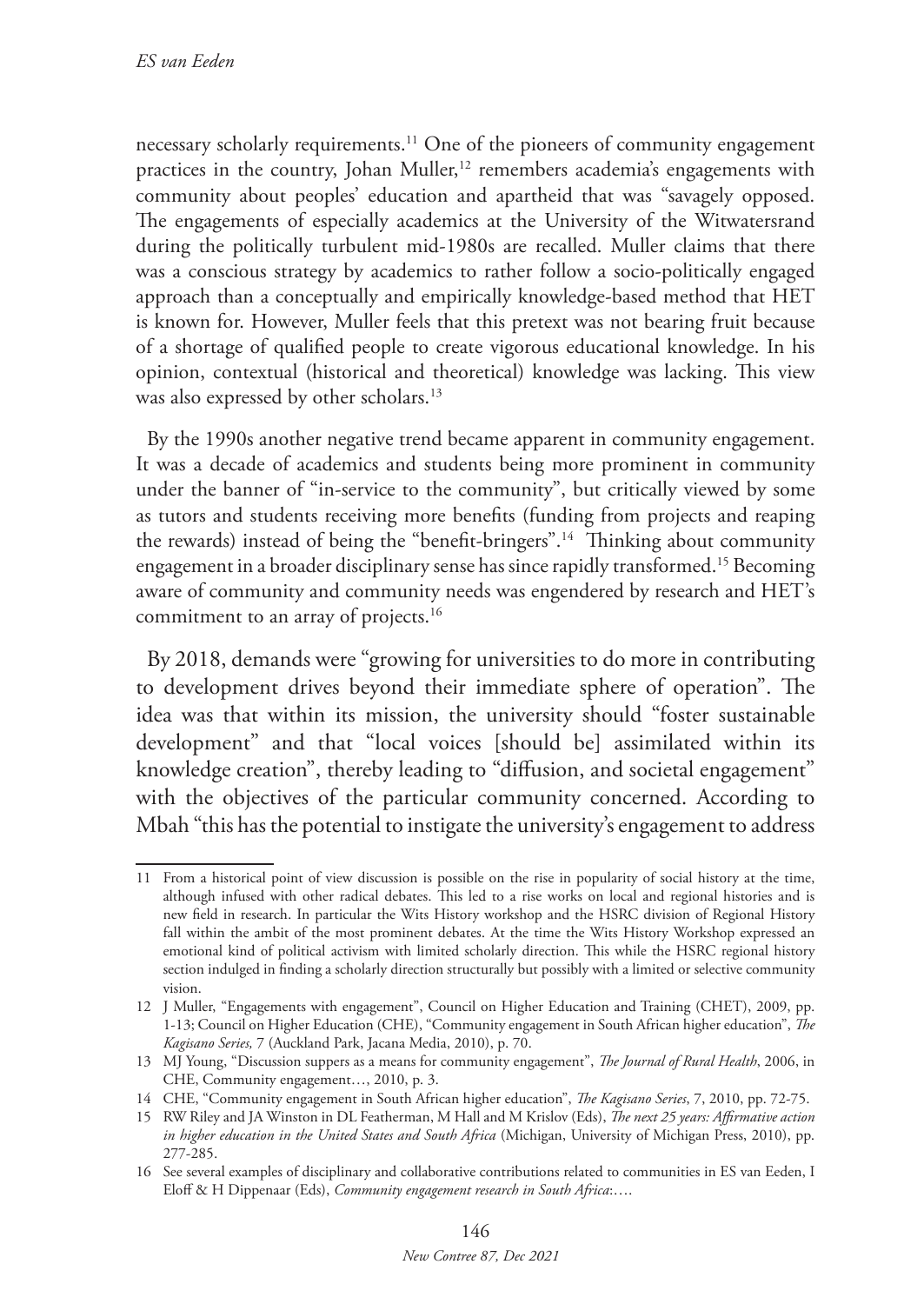local and regional concerns and promote relevant development underpinned by mutual trust".<sup>17</sup>

## *Disciplines and community engagement*

Although community engagement is not necessarily only a collaborative disciplinary effort,<sup>18</sup> one particular aspect that still requires more robust academic intervention in Africa and indeed globally, is how each discipline reflects on its standing and purpose with and within the community.<sup>19</sup> Others relate community engagement to "pan-African action research" in various research formats.<sup>20</sup> This way forward for articulating research with communities has become pivotal in giving more consideration to the distinctive needs of local spaces on the African continent. Furthermore, in the process, it contributes to a more "Africanised" knowledge system<sup>21</sup> and an educational approach, one that is able to serve Africa.

To elaborate on community engagement from an academic historian's angle, the critical question is: "where" and "how" does History as a discipline fit into the community engagement vocabulary and then into research per se? It has become necessary that historians who undertake research in communities and engage in teaching should discuss their findings and engage in constructive discussion, learning to think together. Shared experiences and ideas should be viewed as best practice with(in) communities.

## **A glimpse into the role of historians and community engagement: The historiography**

In the past decade, certain history departments in HET environments in the United States of America have put forward thoughts on how researchers in the

<sup>17</sup> M Mbah, "Can local knowledge make the difference? Rethinking universities' community engagement and prospects for sustainable community development", *Journal of Environmental Education*, 50(1), 2018, pp. 1-12.

<sup>18</sup> See, as examples, the Japanese *machizukuri* model in community engagement that reminds one of the ethnographic method of Sulevi Riukulehto at the Ruralia Institute, Helsinki in Finland. While the *machizukuri* model emphasises community design and development, the Finnish model accentuates the community experience of home towards initiatives of design and development. On this see Shigeru Satoh, *Japanese Machizukuri and community engagement: History, method and practice* (Routledge, 2020), pp, 270; S Riukulehto & T Suutari, "Studying processes and experiences: Ethnographic tools for experiential field research in communities", ES van Eeden et al (Eds), *Community engagement research in South Africa:*…, Chapter 23.

<sup>19</sup> In this regard the contribution by B Jacoby, *Service-learning essentials: Questions, answers and lessons learned* (San Francisco, CA, Jossey-Bass, 2015), pp. 1-25 (and chapter 5).

<sup>20</sup> Compare with the contributions of NN Mtawa, *Human development and community engagement through servicelearning: The capability approach and public good in education* (New York, Palgrave Macmillan, 2019), Chapter 2-3; TS Mudau & S Makgatho, "Community engagement: An instrument for applied rural-based research and development in (South) Africa", in MA Mafukata & KA Tshikolomo (Eds), *African perspectives on reshaping rural development* (Hershey, IGI Global, 2020), Chapter 13; J Preece, *University community engagement and lifelong learning: The porous university* (Johannesburg, Palgrave Macmillan, 2017), pp. 117-118.

<sup>21</sup> J Preece, *University community engagement and lifelong learning:*…, pp. 116-118.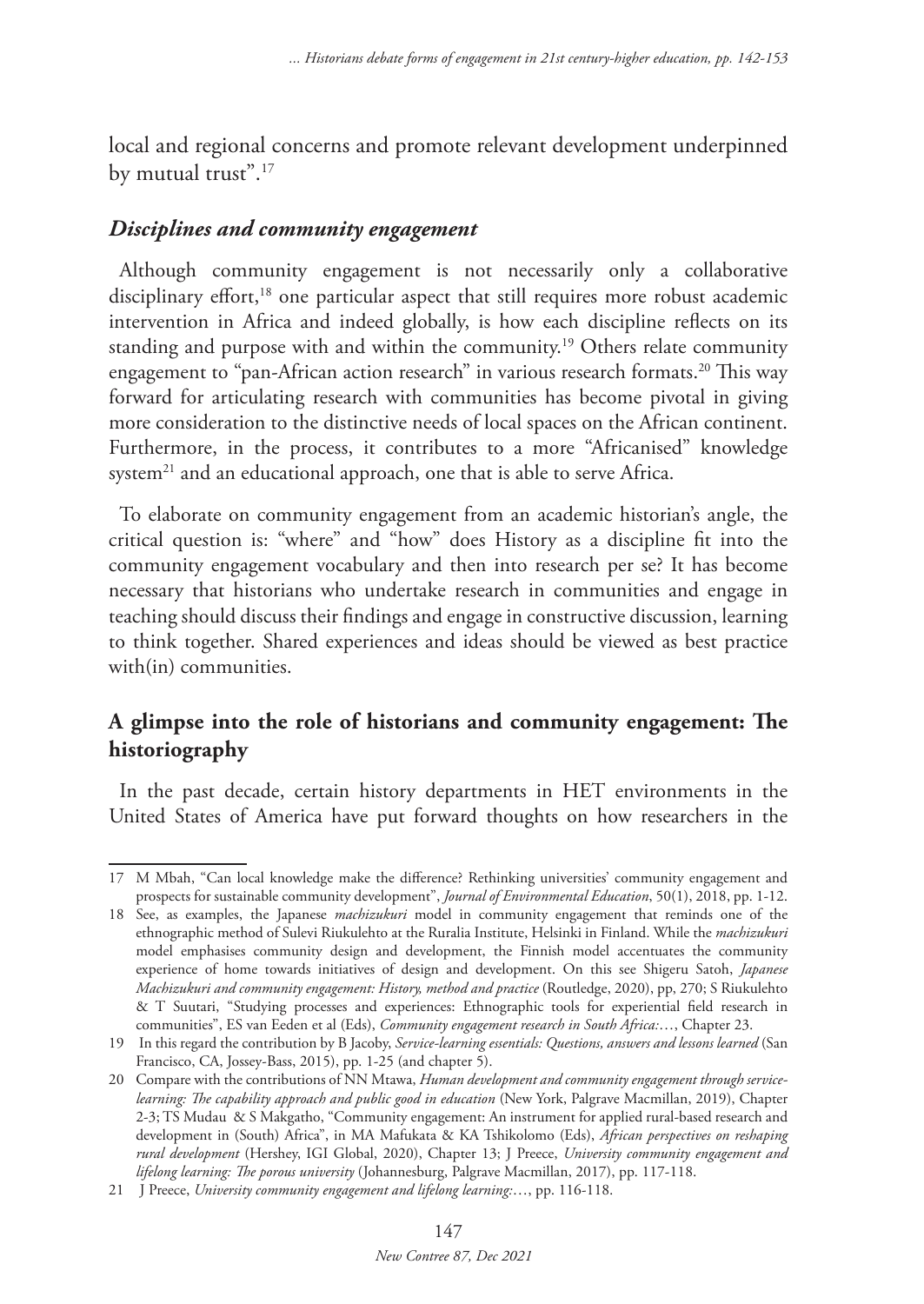field of History can be more participatory when undertaking community research rather than just moving in and out for research purposes. Historical research should also reach the lecture hall and classroom: not only to debate community issues but also to consider local opportunities that may arise and, to also interrogate practical possibilities "benefitting" communities.

For example, the students at the University of Massachusetts at Amherst in the Department of History in the College of Humanities and Fine Arts, are committed to outreach and community engagement. They do so through public events, adult education programmes, running online classes, engaged scholarship, and conducting community-based history projects.22 In 2018, a member of staff at the Columbia University, New York City, Prof Barry Goldenberg, authored an article that might be perceived by historians and educators of History as somewhat controversial. Goldenberg's work is entitled: "Rethinking historical practice and community engagement: Researching together with 'youth historians'", and this is one of the first research disseminations by a historian in which the academic discipline of History is challenged to think about community engagement in a different, rather unusual way.23

Goldenberg views his article as an experimental contribution towards collaboration. His intention is to spark dialogue on how to combine traditional ideas on History with hands-on community involvement by students "for the purposes of rethinking traditional historical processes".<sup>24</sup> For Goldenberg, it is about changing the way historians think about teaching and learning. His aim is to instil another angle on historical tradition. The community engagement emphasis of the University of Massachusetts, as mentioned above, seems similar, but Goldenberg indulges in a more diverse approach.

Another example of historians and community engagement is showcased by archivists Pam Hackbart-Dean,<sup>25</sup> and Walter Ray,<sup>26</sup> who write about community engagement practice as locating history where it "lives". The reporting deals with an initiative undertaken by activists from an African American community that became involved to ensure that the University of Carbondale's Special Collections Research Center (SCRC) which has been collecting local histories since its installation in 1956),

<sup>22</sup> University of Massachusetts Amherst, "Community engagement", available at https://www.umass.edu/history/ community (accessed 1 November 2021).

<sup>23</sup> BM Goldenberg, "Rethinking historical practice and community engagement: Researching together with 'youth historians'", *Rethinking History. The Journal of Theory and Practice*, 23(1), 2019, pp. 52-77.

<sup>24</sup> BM Goldenberg, "Rethinking historical practice and community engagement: …'", *Rethinking History, The Journal of Theory and Practice*, 23(1), 2019, pp. 52-77.

<sup>25</sup> Pam Hackbart-Dean is the head of Special Collections and University Archives, University of Illinois-Chicago.

<sup>26</sup> Walter Ray is from Southern Illinois, University Carbondale.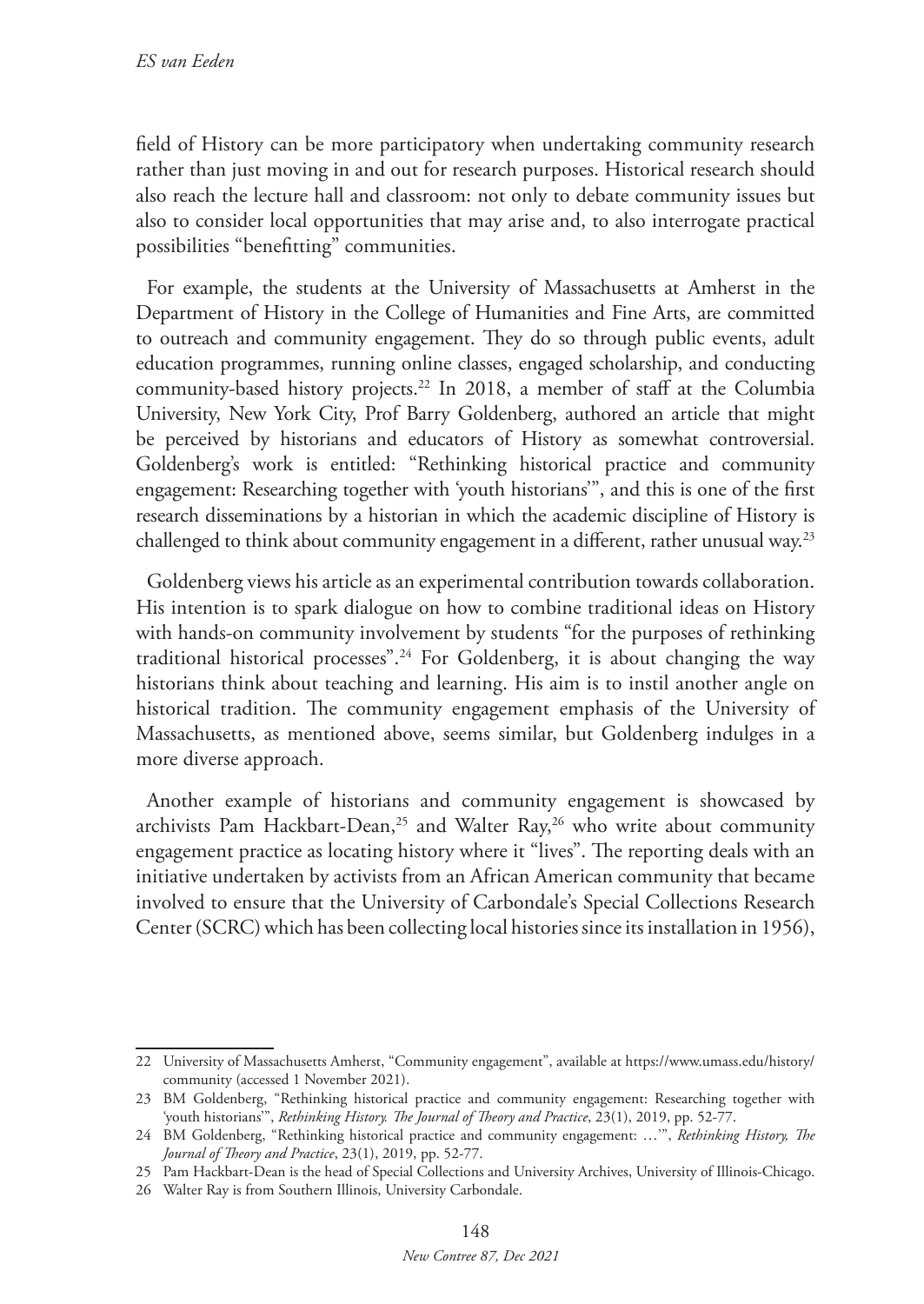was preserved intact.<sup>27</sup> This collection "represents [the] diversity of race, economic status, gender and sexuality, religion, and politics in southern Illinois". Hackbart-Dean and Ray explain that a "directed effort to be more proactive in community engagement beyond town and gown, as well as to diversify the local collection, began in [southern Illinois in] the 2000s". 28 Although museologists and the local archivist might be associated more with the field of Public History it is of interest to note that Hackbart-Dean and Ray choose to use the term "community engagement", rather than "public history", a term coined by Robert Kelley in the 1970s.<sup>29</sup>

Paul Ashton and Alex Trapeznik acknowledge the first British International Conference for Public History in 2005, but note that "these public history practices were part of a radical tradition which took root in labour, local, oral and community history related to the Workshop Movement which [Raphael] Samuel co-founded in the late 1960s."30 Ashton and Trapzenik then add to their observations some information on the reasoning behind the recent developments of establishing an International Federation for Public History. Tertiary institutions, they say, are "under increasing pressure to meet competing goals…"31 among which, community engagement is actually prominent.

With the creation of the International Federation of Public History in 2010, some refreshing views have come to the fore from conferences (and have seemingly orchestrated the creation of many published works)<sup>32</sup> on how to see, think and engage with the public about public history. Ashton and Trapeznik call for a "public turn".<sup>33</sup> In some of these recent works, leading South African scholars like Natasha Erlank and Julia Wells make significant contributions. Julia Wells views public history as "A tool for recovery", which apparently relates to what she calls "justice history". Public historian Tanya Evans sees public history as being linked to local and community history,<sup>34</sup> while David Dean of Canada<sup>35</sup> leads

<sup>27</sup> In a broader sense the 1950s represent the establishment of local and regional history centres in the United Kingdom, other parts of Europe and in the United States, among others. See ES van Eeden, "Pioneering regional history studies in South Africa: Reflections within the former Section for Regional History at the Human Sciences Research Council (HSRC)", Chapter 16, C Souradien, S Swartz and G Houston (Eds.), *Society, research and power. A history of the Human Sciences Research Council from 1929 to 2019* (Pretoria, Human Sciences Research Council, 2021), pp 257-272.

<sup>28</sup> P Hackbart-Dean and Walter Ray, "Community engagement. Finding history where it lives", *College & Research Libraries News*, 82(8), 2021

<sup>29</sup> T Cauvin, "The rise of Public History: An international perspective", *Historia Critica*, 68(1), 2018, pp. 3-26.

<sup>30</sup> P Ashton and A Trapeznik (Eds.), *What is public history globally? Working with the past in the present* (Great Britain, Bloomsbury, 2019), Introduction, p. 3.

<sup>31</sup> P Ashton and A Trapeznik (Eds.), *What is public history globally?*..., p. 5.

<sup>32</sup> DM Dean (Ed), *A companion to public history* (USA, Wiley Blackwell, 2018), pp. 1-12; International Federation for Public History, available at https://ifph.hypotheses.org/ (accessed December 2021); J Wojdon, D Wiśniewska (Eds), *Public in Public History* (New York, Routledge, 2021); P Ashton & A Trapeznik (Eds.), *What is public history globally?*….

<sup>33</sup> P Ashton & A Trapeznik (Eds.), *What is public history globally?*..., Introduction, p. 8.

<sup>34</sup> See the Ashton book and the publication by Dean.

<sup>35</sup> Among his publications are DM Dean (Ed), *A companion to public history* (New York, Wiley Blackwell, 2018), pp. 1-12.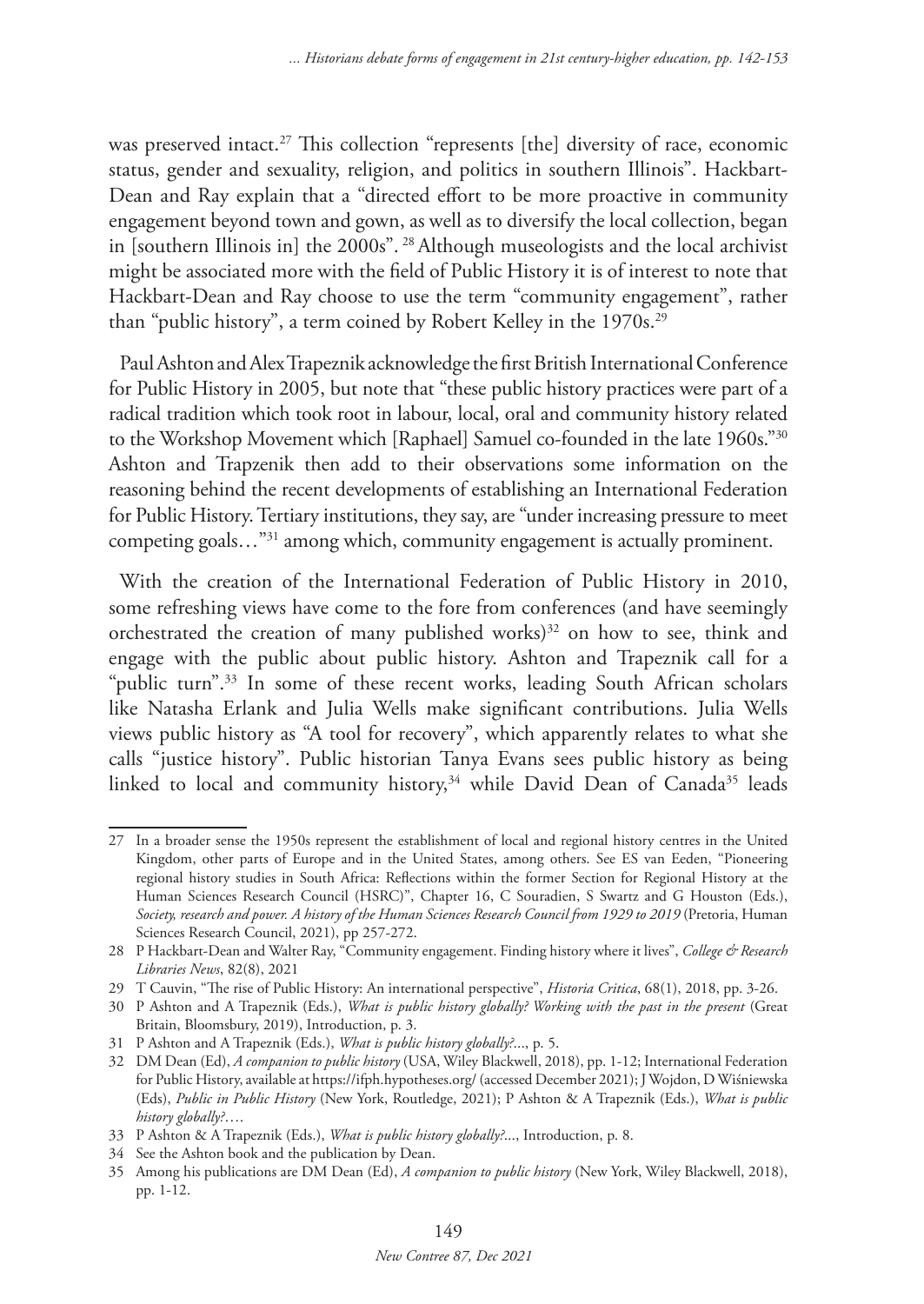with some very recent ideas in an international journal on best practice in public history. He sees it as being "for", "by", "with" and "about" the "public", a theme that emerged from the 2018-2019 International Public History conference.<sup>36</sup>

 Though not all public histories are viewed by academic historians as scholarly and appropriate, it is exciting to observe from recent contributions that public history can take a role in community engaged research, and in teaching and learning. Furthermore, there is a definite trend globally from scholars in HET to gain a better understanding of how formal science can infuse with(in) communities and be applied appropriately, refraining from a one-way research mode.<sup>37</sup>

## **Getting practical in HET with History: Community engagement in local and regional community context for teaching and learning opportunities and research projects**

Like public history, the roots of regional history studies also date back to the  $20<sup>th</sup>$ century and were beginning to emerge as early as the 1950s. A radicalism in its practice was the result of the Marxist ideology imposed in British labour history from the 1960s. It is therefore hardly surprising that there was activity by regional historians on the debates concerning community engagement. Dealing with this rich historiography, is for another day. Rather, the practical or applied community engagement side of History as discipline, is touched upon very briefly in this discussion, by emphasising History's positioning in the three visionary pillars of HET (see Image 1).

## *Community engagement in teaching and learning*

It seems vibrant from recent debate in the available sources that in the teaching and learning component of history, "community engagement" with people in a nearby community and those at a local/regional level is to be encouraged. Public histories, histories on heritage and histories of local and regional spaces encourage the development of an engaged academic community. This is especially true if these communities are in close proximity to educational institutions, thereby facilitating experiential or practical assessments such as oral history projects; exploring community archives; community-based history projects such as the preservation of historical structures and places that require maintenance and/or storage of historical data. The Goldenberg project, for example, as mentioned above, refers to "challenging the norms of history research through co-conducted oral histories"<sup>38</sup> in communities.

<sup>36</sup> DM Dean, "Publics, public historians and participatory public history", J Wojdon, D Wiśniewska (Eds), *Public in public history*, pp. 1-15 (published in 2021)

<sup>37</sup> Compare the contributions by J Wojdon, D Wiśniewska (Eds), *Public in public history*.

<sup>38</sup> BM Goldenberg, "Rethinking historical practice and community engagement: ...", *Rethinking History*, 23(1), 2019, pp. 52-77.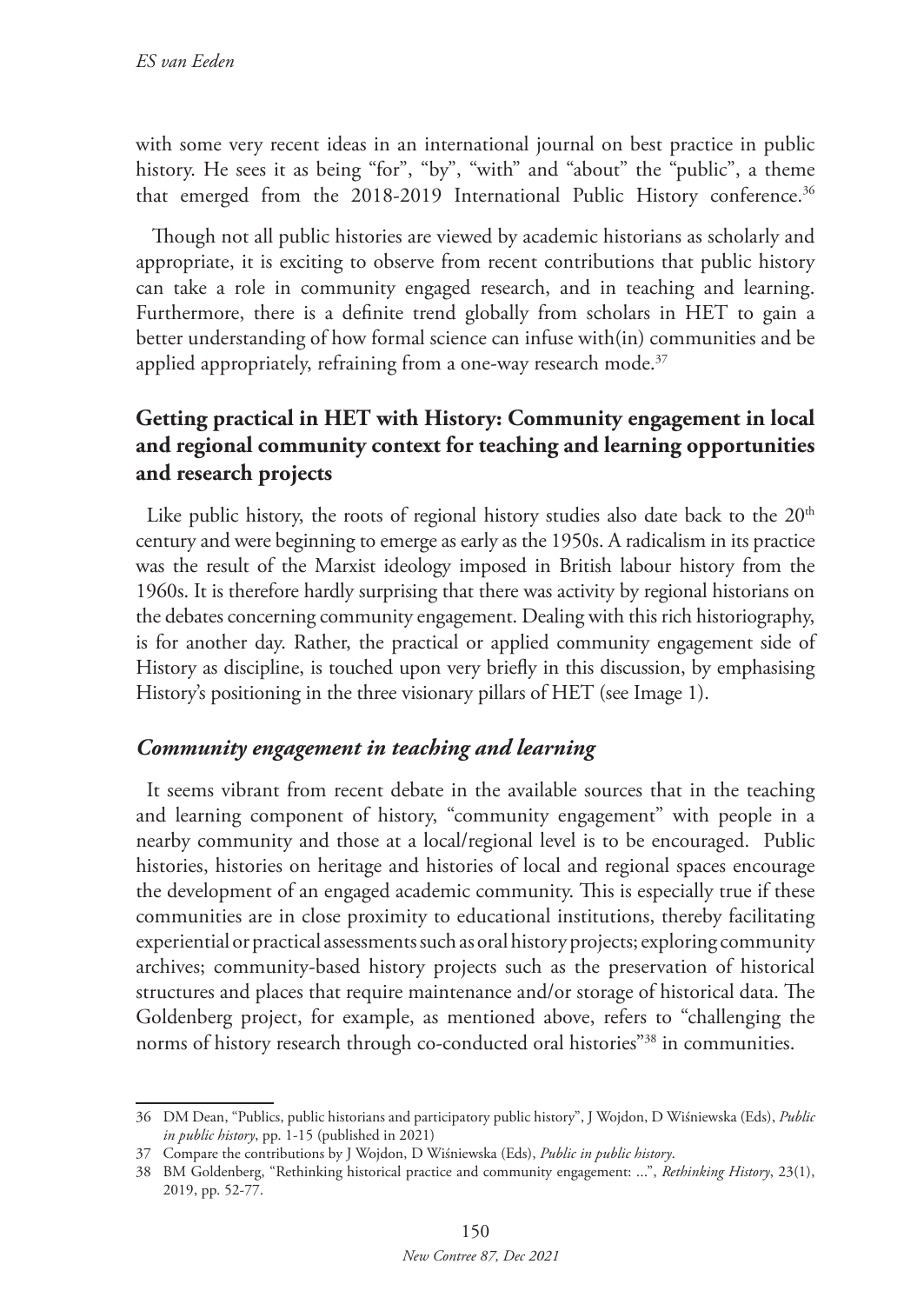### Image 1: Practical options in all three HET visionary principles



Source: Regional history webinar on "Engaging Community/ies in regional histories research: Sharing experiences and best practise", Presentation, Elize S van Eeden, "Community engagement studies and History: Sharing moments of conflict and collaboration in research", 29 November 2021.

## *Community engagement in research*

Research projects in the vicinity of an HET institution where history students are able to engage with communities can make a valuable contribution to undergraduate and post-graduate studies. For example, they could encourage creative ideas for area-specific museum themes, or lead to the presentation of a community seminar in which students share their ideas on the current project being studied in their module with the residents of a neighbouring community. The responsiveness of the community should instil further action and debate and possibly lead to a joint initiative such as identifying historic sites in the area,<sup>39</sup> and compiling a narrative on the area's history as a community contribution. This will equip students to observe, research and record history and encourage collaborative initiatives.

 In the past, research projects undertaken in communities took a one-way approach. Firstly, oral interviewing was used as a research tool to gather information. The idea behind this was to give residents a voice in the project, although compiling the written memory remained the domain of the historian. The interviewing was usually

<sup>39</sup> J Tosh, *The pursuit of History, aims, methods and new directions in the study of History* (London & New York, Routledge, Taylor & Francis, sixth edition, 2015), pp. 1-22.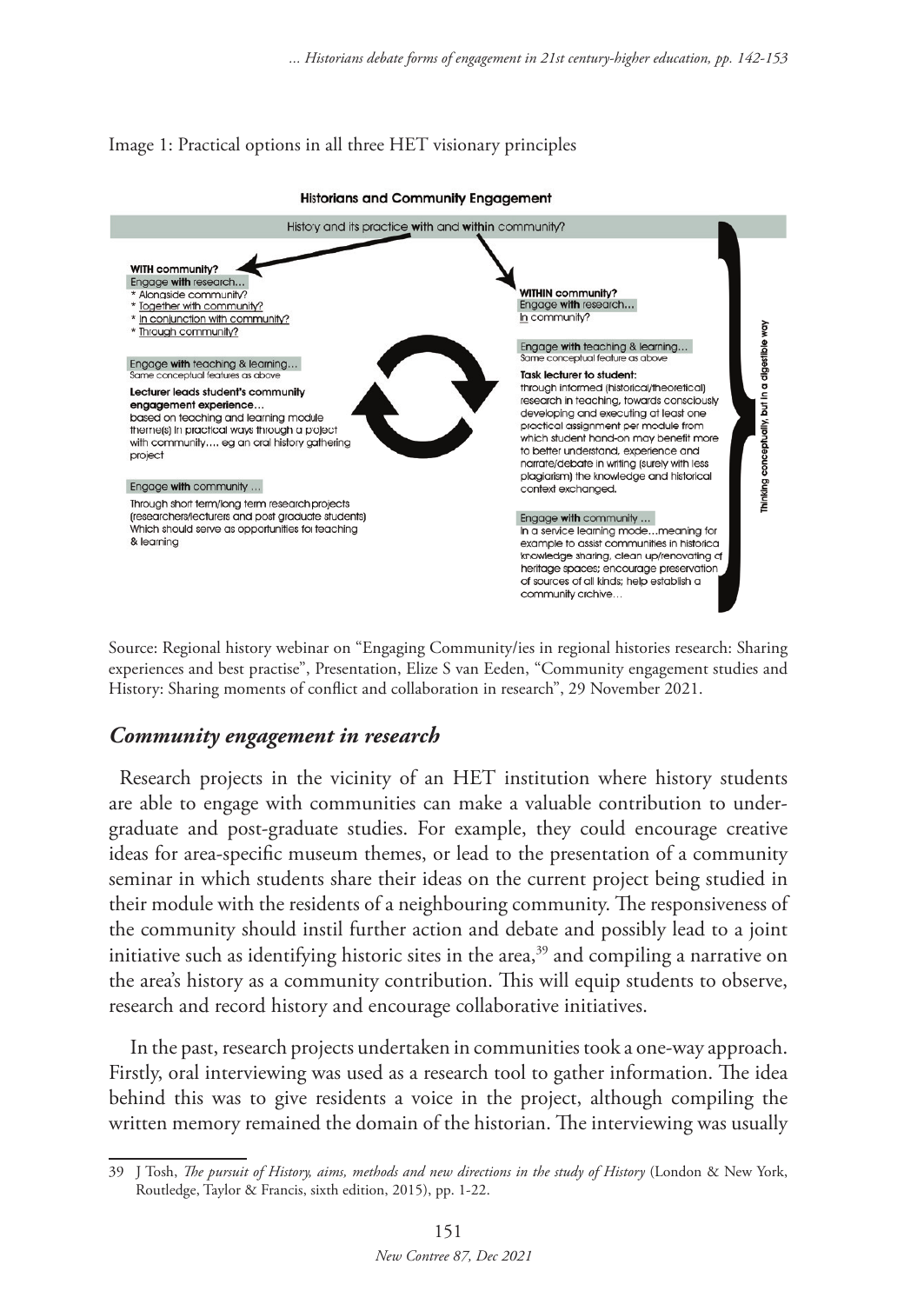conducted in the traditional way and the argument given that the residents were "consulted" and that knowledge was indeed shared but the formulation of ideas and the written treatise – the "science" – was the work of historians. For the most part this was tolerated within HET structures in the past, but more recently, within the last two to three decades, this type of community engagement has been questioned as inadequate. The enrichment of disciplinary debate is necessary, but it must not be "dormant", with hardly any "proactive outlet.

Society requires that academia across the board (and not only a selective few disciplines) should think more creatively and robustly from within the confines of their own disciplines. Careful consideration should be given and steps taken on how to do the following:

- Ensure that research is undertaken in an appropriate community (and who should participate in the project). Engage with a view to i) provide insight and ii) help participants solve practical issues that have arisen within that specific society. - Thus, engaged research.
- Ensure long-term community assistance and initiatives based on the research undertaken with(in) the community. These should be continuous initiatives that are supported and funded by stakeholders in the community and government. Thus, engaged communities.
- Ensure a continuous refreshing of a discipline such as History's teaching and learning content at an under-graduate level, complemented by research done with(in) communities. For example, students in the discipline should not only study theoretical material provided by their lecturers. There should also be assessments and assignments that relate to current societal issues in the community rather than focusing on the past.40 In essence its engaged teaching and learning.

There have been several significant contributions by historians in South Africa in which historical knowledge supported communities in the practical sense, but also learnt from the past. One example is Martin Legassick's history of Gordonia that covers land issues, $41$  and another is Howard Phillips's publications on pandemics, $42$ which feature creative information sharing. Works of this nature have a definite place in History's positioning in academia as well as in community engagement. Yet, if senior undergraduate and honours students cannot learn from past knowledge and thereby gain constructive hands-on experience with(in) a community, then many lecturing efforts may be of short durée. A truly engaged teaching and learning environment in

<sup>40</sup> Ideas of the author. See Regional history webinar on *Engaging community/ies in regional histories research – Sharing experiences and best practise*, Presentation: ES van Eeden, "Community engagement studies and History: Sharing moments of conflict and collaboration in research", 29 November 2021. Link: https://drive.google. com/file/d/1G13Y\_jqsAKO\_iKsUqLKFzy6xFKawU4sC/view?usp=drive\_web.

<sup>41</sup> M Legassick, *Hidden histories of Gordonia. land possession and resistance in the Northern-Cape, 1800-1990*  (Johannesburg, Wits University Press, 2016), pp. 124-126; 136-138.

<sup>42</sup> H Phillips, *Epidemics: The story of South Africa's five most lethal human diseases* (Ohio, Ohio University Press, 2012).